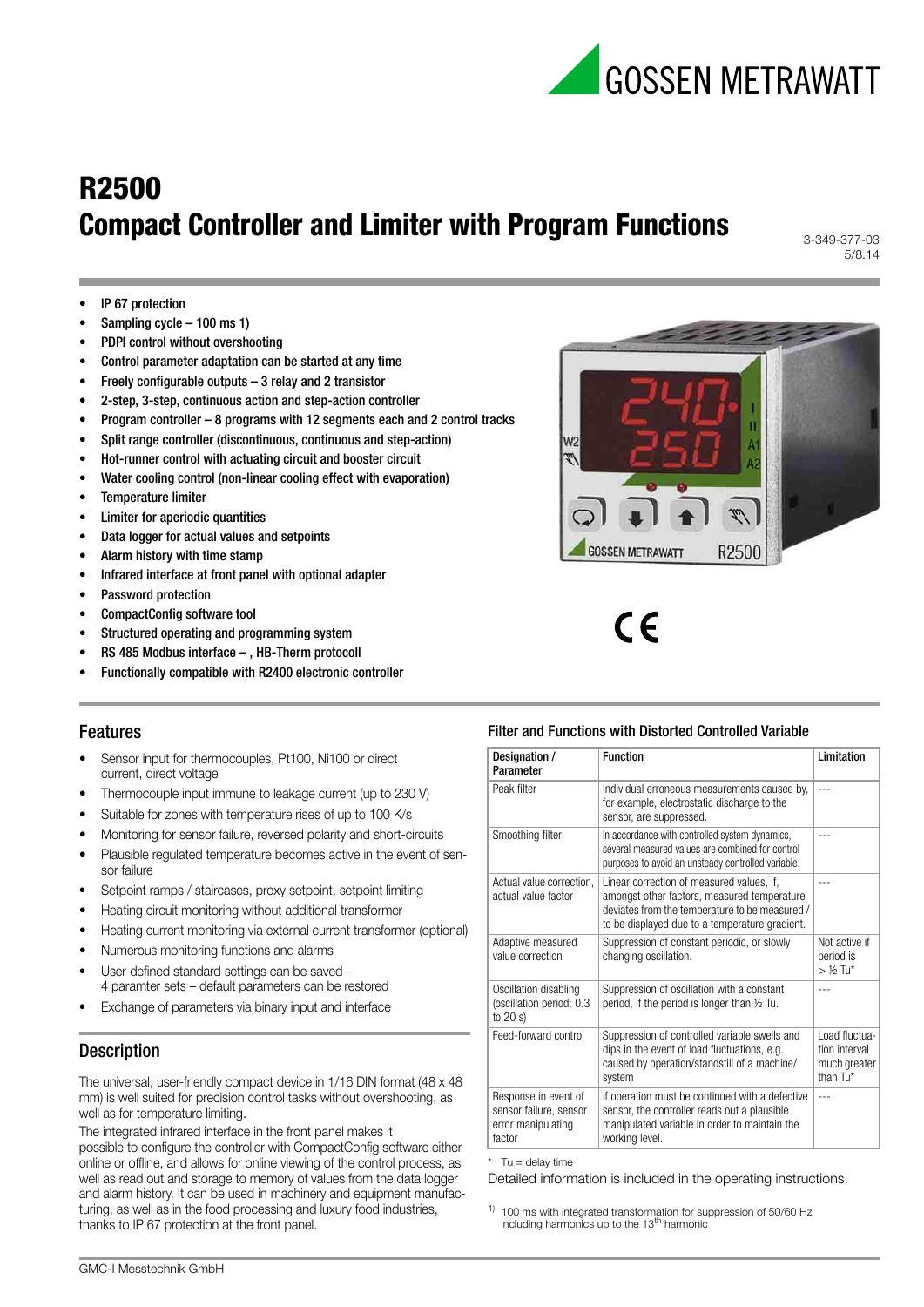

*Figure 1: Schematic Diagram* 

# Applicable Regulations and Standards

| IEC 61010-1 /<br>DIN EN 61010-1/<br><b>VDE 0411 T1</b> | Safety requirements for electrical equipment for<br>measurement, control and laboratory use |
|--------------------------------------------------------|---------------------------------------------------------------------------------------------|
| <b>DIN EN 61326</b><br><b>VDE 0843, part 20</b>        | Electrical equipment for control technology and laboratory<br>$use - EMC requirements$      |
| <b>DIN VDE 0106 T1</b>                                 | Protection against electric shock                                                           |
| <b>EN 60529</b>                                        | Degrees of protection provided by enclosures (IP code)                                      |

# Technical Data

#### Inputs

| Measurement input | Transformer resolution: $< 0.02\%$ MR                                                                                           |
|-------------------|---------------------------------------------------------------------------------------------------------------------------------|
| Measuring range   | See order information                                                                                                           |
| Sampling cycle    | 100 ms with integrated transformation for<br>suppression of 50/60 Hz including<br>harmonics up to the 13 <sup>th</sup> harmonic |
|                   | Offset compensation Possible by means of parameter entry                                                                        |

#### Sensor Input Configuration

| <b>Designation</b> | <b>Sensor Type</b>                | Selectable via Keypad                                                                                      |
|--------------------|-----------------------------------|------------------------------------------------------------------------------------------------------------|
| B1                 | Thermocouples<br>Pt100, Ni100     | See order information for measuring<br>ranges, can be configured as °C / °F and<br>$0.1^{\circ}/1^{\circ}$ |
| B <sub>2</sub>     | Direct voltage,<br>direct current | 0/4 to 20 mA, 0/2 to 10 V,<br>scalable display range                                                       |

# Thermocouple Types J, L, K, N, R, S, B, C, E, T and U

|                 | Continuous overload   AC sinusoidal, 50 Hz / 3 V, 1 V DC                                                                           |
|-----------------|------------------------------------------------------------------------------------------------------------------------------------|
| Input impedance | $>$ 50 kΩ                                                                                                                          |
| Remote          | Integrated equalizing circuit                                                                                                      |
| Error message   | For broken sensor, polarity reversal, short-circuit (heating circuit<br>monitoring) and temperature above or below measuring range |

#### Resistance thermometers Pt100, Ni100

|                                       | 2-Wire Connection:                                                                         | <b>3-Wire Connection</b>       |
|---------------------------------------|--------------------------------------------------------------------------------------------|--------------------------------|
| Cable resistance<br>(both directions) | Adjustable from 0 to 30 $\Omega$ (by<br>means of keystroke with<br>short-circuited sensor) | 0 to 30 $\Omega$ , compensated |
| Continuous overload                   | 3 V / 50 Hz AC, sinusoidal<br>1 V <sub>D</sub> C                                           |                                |
| <b>Measuring Current</b>              | Approx. 0.2 mA                                                                             |                                |
| Error message                         | For broken sensor or short-circuit, or<br>temperature outside of measuring range           |                                |

#### Direct Voltage, Direct Current

|                        | <b>Direct Voltage</b>                                      | <b>Direct Current</b>                                      |
|------------------------|------------------------------------------------------------|------------------------------------------------------------|
| Measuring range        | $0/2$ to 10 V,<br>configurable                             | $0/4$ to 20 mA,<br>configurable                            |
| Continuous overload    | 100 V                                                      | 60 mA DC                                                   |
| Input impedance / load | $>150 \text{ k}\Omega$                                     | $< 50 \Omega$                                              |
| Error message          | For input quantities above<br>or below the measuring range | For input quantities above<br>or below the measuring range |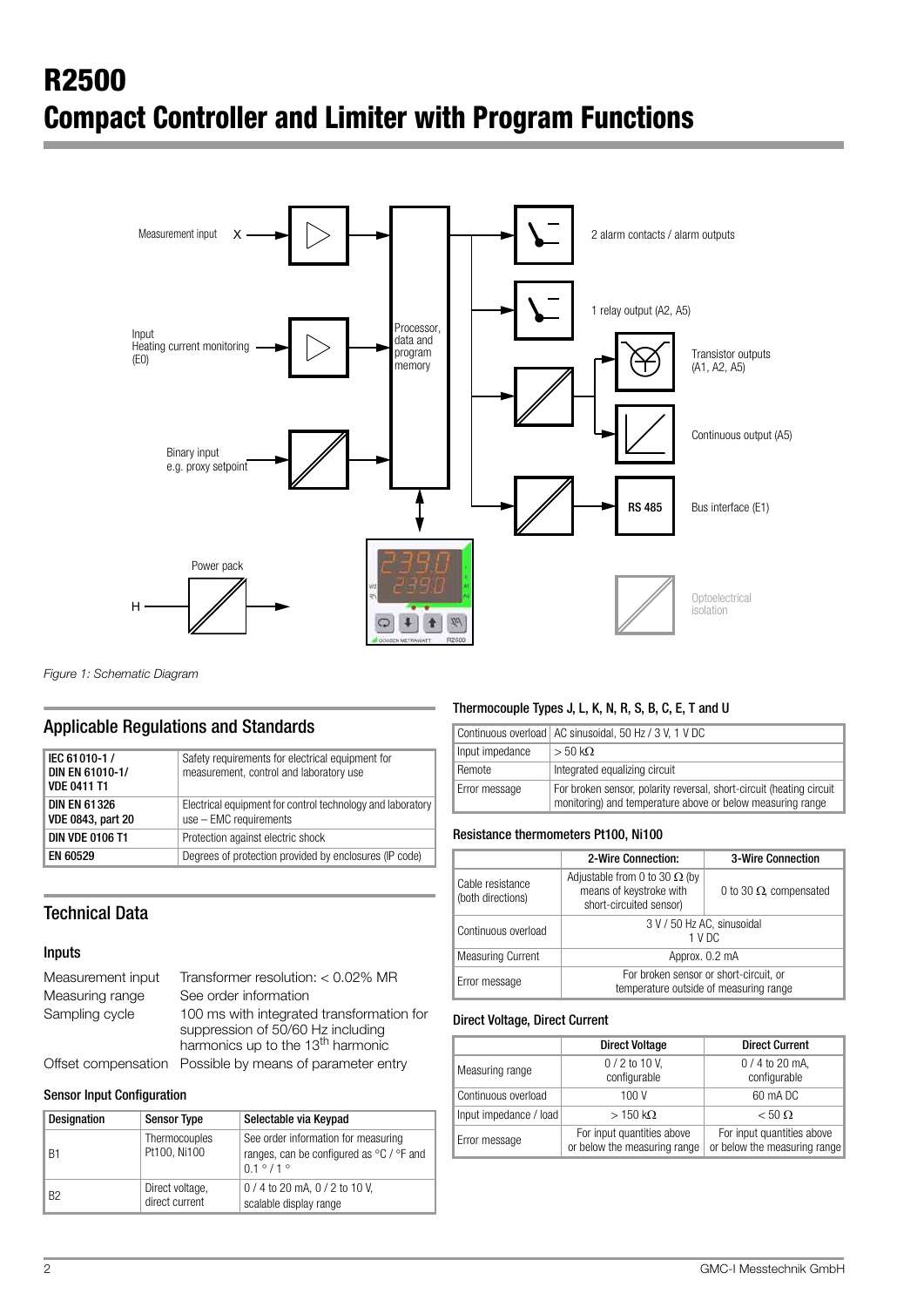#### Heating Current Monitoring Input (with designation E0)

| Meas. range, GTZ 4121 000 R current trans. input  | 0 to 42.7 A AC |
|---------------------------------------------------|----------------|
| Measuring range, heating current monitoring input | 0 to 10 V DC   |

#### Binary Input

Activation of various functions via a floating contact, or a potential-free electronic switch (optocoupler etc.), default setting: activation of the proxy setpoint.

Open circuit voltage: approx. 15 V Short-circuit current: approx. 1 mA

| Binary Input |                              |             |
|--------------|------------------------------|-------------|
| ∥ Activated  | Voltage drop via contact     | $\sim$ 2 V  |
| Inactive     | Residual current via contact | $< 0.02$ mA |

#### **Display**

|                | <b>Controlled Variable</b> | <b>Command Variable,</b><br><b>Heating Current or</b><br><b>Manipulated Variable</b> |
|----------------|----------------------------|--------------------------------------------------------------------------------------|
| Display Range  | 4-place digital            | 4-place digital                                                                      |
| Display height | 10 mm                      | $7.5 \text{ mm}$                                                                     |

#### Status and Switching Outputs

|                   | Symbol        | <b>Display Type</b> |
|-------------------|---------------|---------------------|
| ¶ Status          | W2. manual    | `FD.                |
| Switching outputs | I, II, A1, A2 | ED                  |

#### Controlled Variable

| <b>Designation</b> | <b>Measuring Range</b>                                                 | <b>Display Resolution</b> |
|--------------------|------------------------------------------------------------------------|---------------------------|
| B1                 | Thermocouples, Pt100, Ni100                                            | 0.1 / 1 °C / F            |
| <b>B2</b>          | $0/2$ to 10 V<br>$0/4$ to 20 mA<br>Scalable: $-1999$ to $+9999$ digits | 1 digit                   |

#### Heating Current

| <b>Measuring Range</b>     | <b>Display Resolution</b> |
|----------------------------|---------------------------|
| Scalable from 0 to 100.0 A |                           |

## Control Performance

#### **Setpoints**

| Setpoint limiting                                | Adjustable upper and lower setting limits                                                                                                                                                                                                    |
|--------------------------------------------------|----------------------------------------------------------------------------------------------------------------------------------------------------------------------------------------------------------------------------------------------|
| Proxy setpoint                                   | Activated via binary input or bus, adjustable value                                                                                                                                                                                          |
| Setpoint increase<br>(boost)                     | Activated via binary input or bus,<br>value and maximum duration can be configured                                                                                                                                                           |
| Ramp Function<br>(separate for rise and<br>fall) | Specification of a gradual temperature change in degrees per<br>minute, activated by means of:<br>- Turn on auxiliary voltage<br>- Change current setpoint value<br>- Activate proxy setpoint<br>- Switch from manual to automatic operation |

#### Configurable Control Modes

| PDPI 2-step controller                              | For heating or cooling, or cooling with water<br>with non-linear cooling effect due to evaporation       |
|-----------------------------------------------------|----------------------------------------------------------------------------------------------------------|
| PDPI 2-step controller                              | For heating hot-runner tools                                                                             |
| PDPI 3-step controller                              | For heating and cooling                                                                                  |
| PDPI 3-step controller                              | For heating and cooling with water<br>with non-linear cooling effect due to evaporation                  |
| Continuous-action<br>controller                     | For heating or cooling                                                                                   |
| Continuous-action<br>controller with split<br>range | For continuous heating and discontinuous cooling.<br>or for continuous cooling and discontinuous heating |
| Step-action controller                              | For heating or cooling                                                                                   |
| Limiter                                             | Deactivation of PDPI control after limit value violation                                                 |
| Limit transducer                                    | Two / three-step controller without time response                                                        |

#### Control Parameter Setting Ranges

| <b>Display</b> | Meaning                                                           | <b>Setting Range</b> |
|----------------|-------------------------------------------------------------------|----------------------|
| Pb1            | Proportional band switching output I                              | $0.1^{\circ}$ MRS    |
| Ph II          | Proportional band switching output II<br>(with 3-step controller) | $0.1^{\circ}$ MRS    |
| dbnd           | Dead band (for 3-step and step-action<br>controllers)             | $0.0^\circ$ MRS      |
| tи             | Path delay time                                                   | 0.0900.0 s           |
| tc             | Read-out cycle time                                               | 0.1300.0 s           |

 $1)$  MRS = measuring range span

# Self-Tuning

Can be started any time from any operating state by pressing a key, or via the interface.

Control parameters can be changed.

![](_page_2_Figure_26.jpeg)

*Figure 2: Control Performance with Self-Optimization*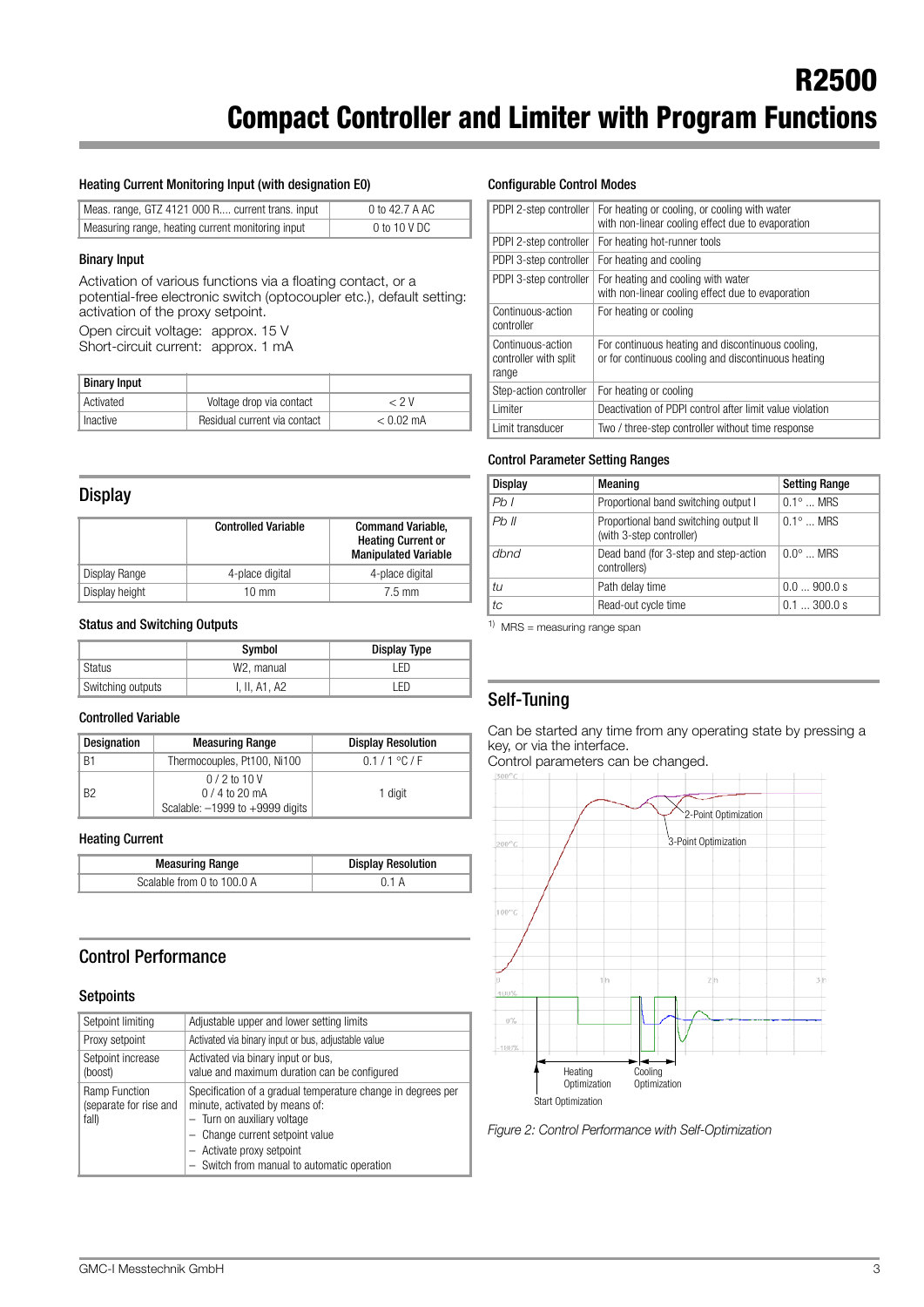# Hot Runner Control Functions

## Actuating Circuit

Actuation with a reduced manipulating factor and dwelling at a specific actuation setpoint serves to dry out hygroscopic heating elements.

## Boosting – Temporarily Increased Setpoint

Temporarily increasing the setpoint frees (up to 600 s) clogged mould nozzles of "frozen" material remnants.

![](_page_3_Figure_6.jpeg)

# **Outputs**

## Control Outputs

| Switching output I (heating)<br>Switching output II (cooling)      |
|--------------------------------------------------------------------|
| Adjustable within a range of 0.1 to 300 s                          |
| Relay or transistor output                                         |
| Floating normally open contact                                     |
| Switching capacity 250 V AC / DC, 2 A, 500 VA / 50 W               |
| $> 5 \times 10^5$ switching cycles at nominal load                 |
| Utilize external RC element (100 $\Omega$ - 47 nF)<br>at contactor |
|                                                                    |

Transistor output Suitable for commercially available semiconductor relays (SSR)

| ∥Switching Status                | <b>Open-Circuit Voltage</b> | <b>Output Current</b> |
|----------------------------------|-----------------------------|-----------------------|
| Active (load $\leq 800 \Omega$ ) | $<$ DC 17 V                 | 10  15 mA             |
| Inactive                         | $<$ DC 17 V                 | $< 0.1$ mA            |

Overload limit Short-circuit, continuous interruption

#### Continuous Outputs

| Output function       | Actuator output for proportional actuator |
|-----------------------|-------------------------------------------|
| Output quantity       | 0 (2) 10 V at $> 1$ kΩ load,              |
|                       | 0 (4)  20 mA at < 300 $\Omega$ load       |
| Signal flow direction | rising/falling                            |
| Resolution            | 0.1% of upper range value                 |
| Accuracy              | < 3% of upper range value                 |
|                       |                                           |

## Alarm Contacts / Alarm Outputs

| <b>Functions</b>             | Alternatively configurable:<br>$min, max, min + max,$<br>relative / absolute.<br>NO / NC contact.<br>actuation suppression off / on |  |  |
|------------------------------|-------------------------------------------------------------------------------------------------------------------------------------|--|--|
| Relays                       | Floating normally open contact, common<br>phase for switching outputs A1 and A2                                                     |  |  |
|                              | Switching capacity 250 V AC / DC, 2 A, 500 VA / 50 W                                                                                |  |  |
| Service life<br>Interference | $> 5 \times 10^5$ switching cycles at nominal load                                                                                  |  |  |
| suppression                  | Utilize external RC element (100 $\Omega$ - 47 nF)<br>at contactor                                                                  |  |  |
| or                           |                                                                                                                                     |  |  |
| <b>Transistor</b>            | Suitable for commercially available<br>semiconductor relays (SSR)                                                                   |  |  |

## Alarms

- Broken sensor, reversed polarity
- Two upper and two lower limit values, relative and absolute
- Heating current / heating circuit errors
- Adaptation errors
- Hardware errors
- Overloading of the measurement inputs
- Reference junction errors
- Parameter error

#### Alarm History

The alarm history includes 100 error status entries with the respective time stamps in a circulating buffer. Recording is restarted each time the device is reset.

## Limit Value Monitoring

Two upper and two lower limit values can be configured. Alarm memory and actuation suppression are adjustable.

![](_page_3_Figure_30.jpeg)

*Figure 3: Schematic Representation of Relative Limit Value Monitoring*

## Heating Circuit Monitoring

| Without external transformer, without additional parameters |                                                                                                                                                    |  |  |
|-------------------------------------------------------------|----------------------------------------------------------------------------------------------------------------------------------------------------|--|--|
| Configurable                                                | Heating circuit monitoring active / inactive                                                                                                       |  |  |
| Error Messages for                                          | 100% heat without rising temperature, i.e.<br>in case of:<br>short-circuited thermocouple,<br>interrupted heating,<br>no sensor in heating circuit |  |  |
|                                                             |                                                                                                                                                    |  |  |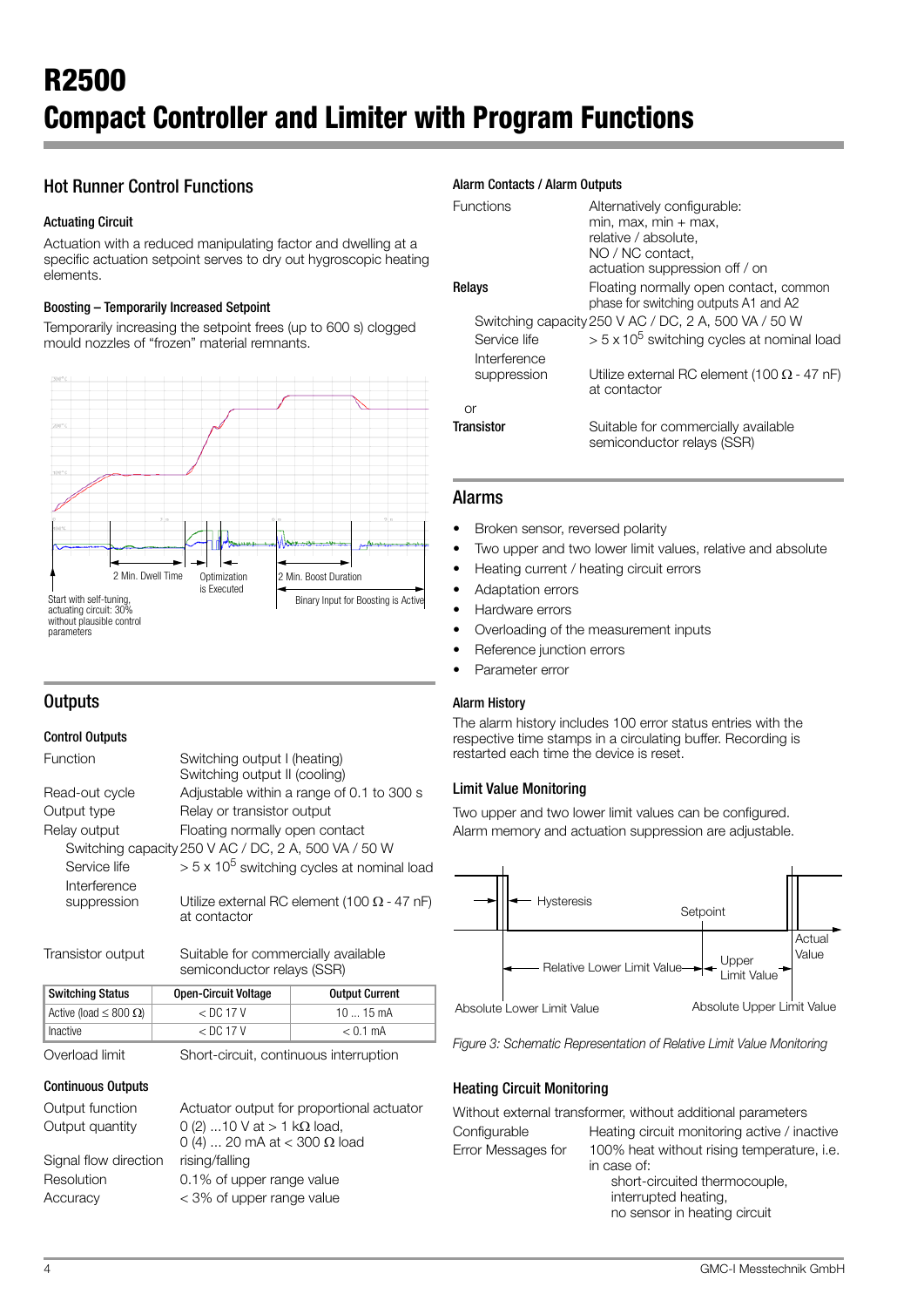#### Heating Current Monitoring (designation E0)

Heating current

acquisition Via external current transformer GTZ4121000R....\*) (via other external current transformer, scaling required)

> \*) See data sheet Z4121 regarding mech. installation and electrical connection.

Heating current nominal value transfer by means of keystroke

| Error Messages for       |                                                                                          |
|--------------------------|------------------------------------------------------------------------------------------|
| - Antivalence            | Actuator signal OFF $+$ heating current ON<br>Actuator signal $ON +$ heating current OFF |
| - Below current setpoint | Below heating current setpoint by more than<br>20% with actuator signal ON               |
| Indication               | Error message permanently wired to A1                                                    |

## Data Logger

The data logger has enough capacity for 3600 sampled value pairs including actual values and manipulated variables in a circulating buffer.

Recording duration can be set within a range of 6 minutes to 12 days. Recording is restarted each time the device is reset.

## Accuracy

| <b>Controlled Variable Input</b>  | Error Limit <sup>2)</sup><br>Relative to MRS <sup>1)</sup> | <b>Resolution</b>                    |
|-----------------------------------|------------------------------------------------------------|--------------------------------------|
| Thermocouple                      |                                                            |                                      |
| $-$ type J, L, K, N, E            | < 0.7 %                                                    | 0.1K                                 |
| $-$ type U, C                     | $< 1.4 \%$                                                 | 0.1K                                 |
| - type $B > 600$ °C, type R, S, T | $< 2.0\%$                                                  | 0.1K                                 |
| Resistance thermometers           |                                                            |                                      |
| $-$ Pt100                         | < 0.7 %                                                    | 0.1K                                 |
| $-$ Ni100                         | $< 1.4 \%$                                                 | 0.1K                                 |
| Direct voltage, direct current    | $< 0.5\%$                                                  | $0.01\%$ MRS <sup>1)</sup> + 1 Digit |

|        | <b>Error limit</b> |  |
|--------|--------------------|--|
| Remote |                    |  |
|        |                    |  |

|                              | <b>Error limit relative to</b><br>measured value | Offset error      |
|------------------------------|--------------------------------------------------|-------------------|
| <b>Heating current input</b> | 5%                                               | ± 0.1%            |
|                              |                                                  |                   |
|                              |                                                  |                   |
|                              | Error limit relative to<br>upper range value     | <b>Resolution</b> |

 $1)$  MRS = measuring range span

2) Error limit relative to MRS < 0.1% upon request

#### Reference Conditions

| <b>Reference Quantity</b>              | <b>Reference Condition</b>                                                                                                                 |
|----------------------------------------|--------------------------------------------------------------------------------------------------------------------------------------------|
| Ambient temperature Tref               | $23 °C + 2 K$                                                                                                                              |
| Reference junction temperature<br>Tver | $23 °C + 2 K$                                                                                                                              |
| Auxiliary voltage                      | Nominal value $\pm$ 1%, at AC 50 Hz $\pm$ 1% sinusoidal,<br>allowable common-mode voltage to electrically<br>connected inputs: 0 V DC / AC |
| Warm-up time                           | 5 minutes (inputs within measuring range)                                                                                                  |

#### Influencing Quantities and Influence Error

| <b>Influencing Quantity</b>                                                  | Nominal Range of Use                                                                                   | <b>Maximum Influence</b><br>Error                                                                   |
|------------------------------------------------------------------------------|--------------------------------------------------------------------------------------------------------|-----------------------------------------------------------------------------------------------------|
| Ambient temperature                                                          | $0 °C  + 50 °C$                                                                                        | $\pm$ 0.05% MRS $^{1}$ / K                                                                          |
| Reference junction temperature<br>Tver                                       | $0 °C  + 50 °C$                                                                                        | $0.1$ K (Tver - Tref) / K                                                                           |
| Cable resistance<br>- Thermocouple<br>$-$ Pt100, 2-wire<br>$-$ Pt100, 3-wire | $\text{RL} = 0 \dots 200 \Omega$<br>$\text{RL} = 0 \dots 30 \Omega$<br>$\text{RL} = 0 \dots 30 \Omega$ | $0.1\%$ MRS $^{1)}$ / 10 $\Omega$<br>$3 K / \Omega$ (adjustable)<br>0.2% MRS $^{1/7}$ / 10 $\Omega$ |
| Warm-up influence                                                            | $< 5$ min.                                                                                             | $+1%$                                                                                               |

 $1)$  MRS = measuring range span

# Electromagnetic Compatibility

| Interference emission |               | EN 61326                                        |                               |           |  |
|-----------------------|---------------|-------------------------------------------------|-------------------------------|-----------|--|
|                       |               | measuring method: EN 55011, class B limit value |                               |           |  |
|                       |               |                                                 |                               |           |  |
| interference immunity |               | EN 61326                                        |                               |           |  |
| Test type             | Standard      | Test severity                                   |                               | Criterion |  |
| <b>ESD</b>            | EN 61000-4-2  | 4 kV                                            | contact discharge             | R         |  |
|                       |               | 8 kV                                            | atmospheric discharge         | B         |  |
| E field               | EN 61000-4-3  | 10V/m                                           | 80  1000 MHz                  | Α         |  |
| Burst                 | EN 61000-4-4  | 4 kV                                            | at all connector cables       | Α         |  |
| Surge                 | EN 61000-4-5  | $0.5$ kV                                        | asymmetrical DC system        | R         |  |
| voltage               |               | 2 kV                                            | asymmetrical AC system        | B         |  |
|                       |               | $1$ kV                                          | symmetrical AC system         | R         |  |
|                       |               | $2$ kV                                          | asymmetrical, all other lines | B         |  |
| HF                    | EN 61000-4-6  | 10V                                             | 0.15  80 MHz, all terminals   | A         |  |
| Voltage dip           | EN 61000-4-11 | $\frac{1}{2}$ period                            |                               | Α         |  |

# Electrical Safety

| Safety class       | II, panel-mount device per DIN EN 61010-1, section 6.5.4 |
|--------------------|----------------------------------------------------------|
| Fouling factor     | 2, per DIN EN 61010-1, section 3.7.3.1 and IEC 664       |
| Measuring category | II, per DIN EN 61010, appendix J, and IEC 664            |
| Operating voltage  | 300 V per DIN EN 61010                                   |

# Ambient Conditions

| Annual mean relative humidity, no condensation | 75%                             |
|------------------------------------------------|---------------------------------|
| Ambient temperature                            |                                 |
| - Nominal range of use                         | $0^{\circ}$ C $ + 50^{\circ}$ C |
| $\vert$ - Operating range                      | $0 °C + 50 °C$                  |
| - Storage range                                | $-25 °C  + 70 °C$               |

## Auxiliary voltage

| Nominal<br>Value     | Nominal Range of Use | <b>Power Consumption</b> |                 |
|----------------------|----------------------|--------------------------|-----------------|
|                      | Voltage              | Frequency                |                 |
| 110 V AC<br>230 V AC | 85 to 265 V AC       | 48 to 62 Hz              | Typically 1.5 W |
| 24 V DC              | 20 to 30 V DC        |                          |                 |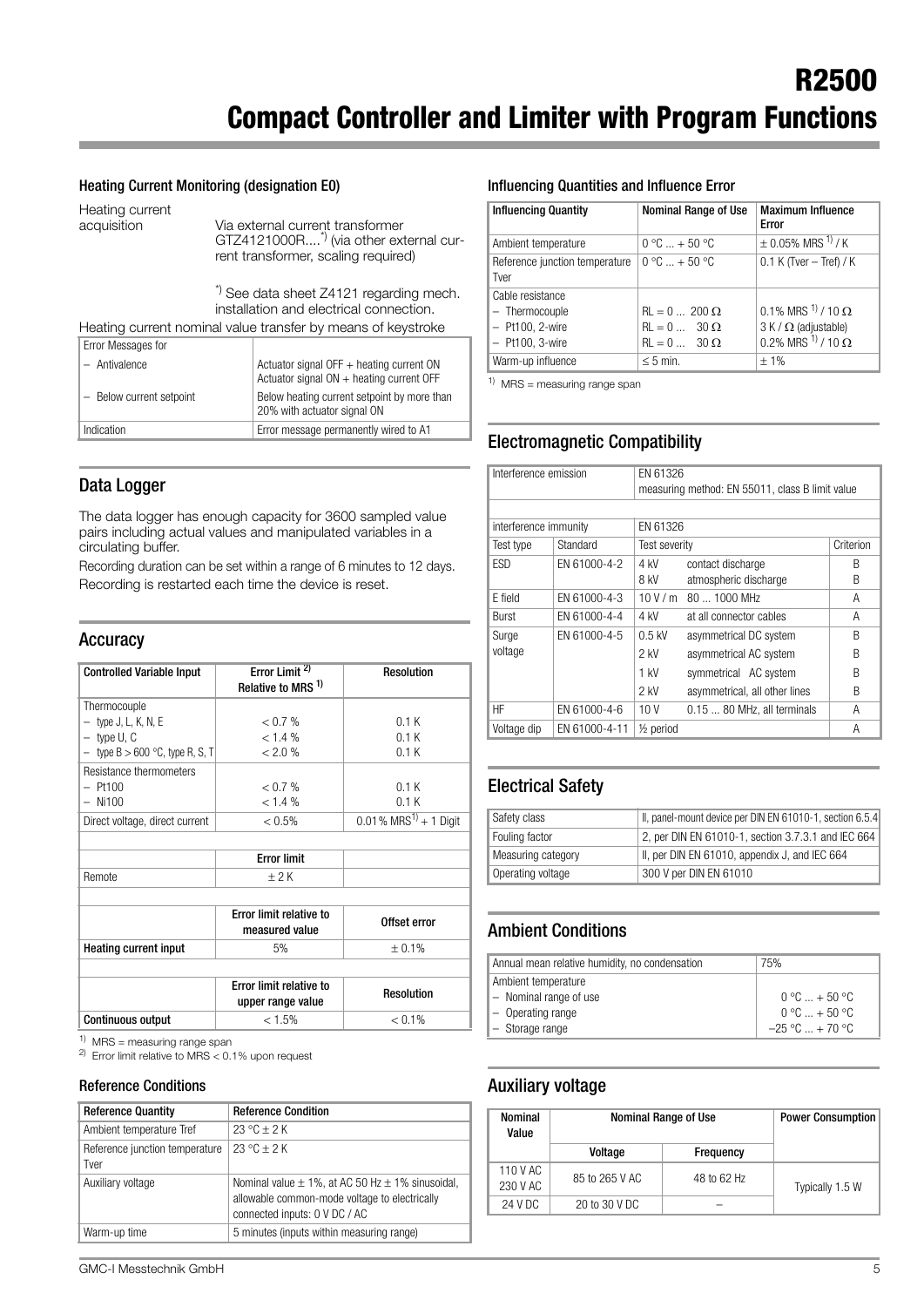# Data Interfaces

## IR Interface

Baud rate 19.2 kBaud Accessory bidirectional IR-USB interface adapter Z250I is required.

## Bus Interface (designation E1)

| Type (interchangeable)        | <b>RS 485</b>                                          |
|-------------------------------|--------------------------------------------------------|
| Maximum number of devices     | 32                                                     |
| Number of strands, connection | 3 screw terminals                                      |
| Transmission speed            | 9.6 / 19.2 kBaud                                       |
| Protocol                      | Modbus<br>HR-THFRM<br>DIN draft 19244 (R2600, GTR0217) |
| Designation                   | H1                                                     |

# Mechanical Design

| ype               | Panel-mount device per DIN 43700,                      |  |  |  |
|-------------------|--------------------------------------------------------|--|--|--|
|                   | housing made of plastic per UL VO,                     |  |  |  |
|                   | side-by-side mounting without separator                |  |  |  |
| Panel cutout      | $45^{+0.6}$ x 45 $^{+0.6}$ mm                          |  |  |  |
| Mounting position | Front panel vertical or tilted back up to $45^{\circ}$ |  |  |  |
| Protection        | front<br>IP 67                                         |  |  |  |
|                   | IP 20<br>housing                                       |  |  |  |
|                   | terminals<br>IP 20                                     |  |  |  |
| Weight            | Approx. 150 g                                          |  |  |  |

![](_page_5_Figure_8.jpeg)

All dimensions in mm

*Figure 4: Housing Dimensions*

![](_page_5_Figure_11.jpeg)

*Figure 5: Connector Terminal Positions*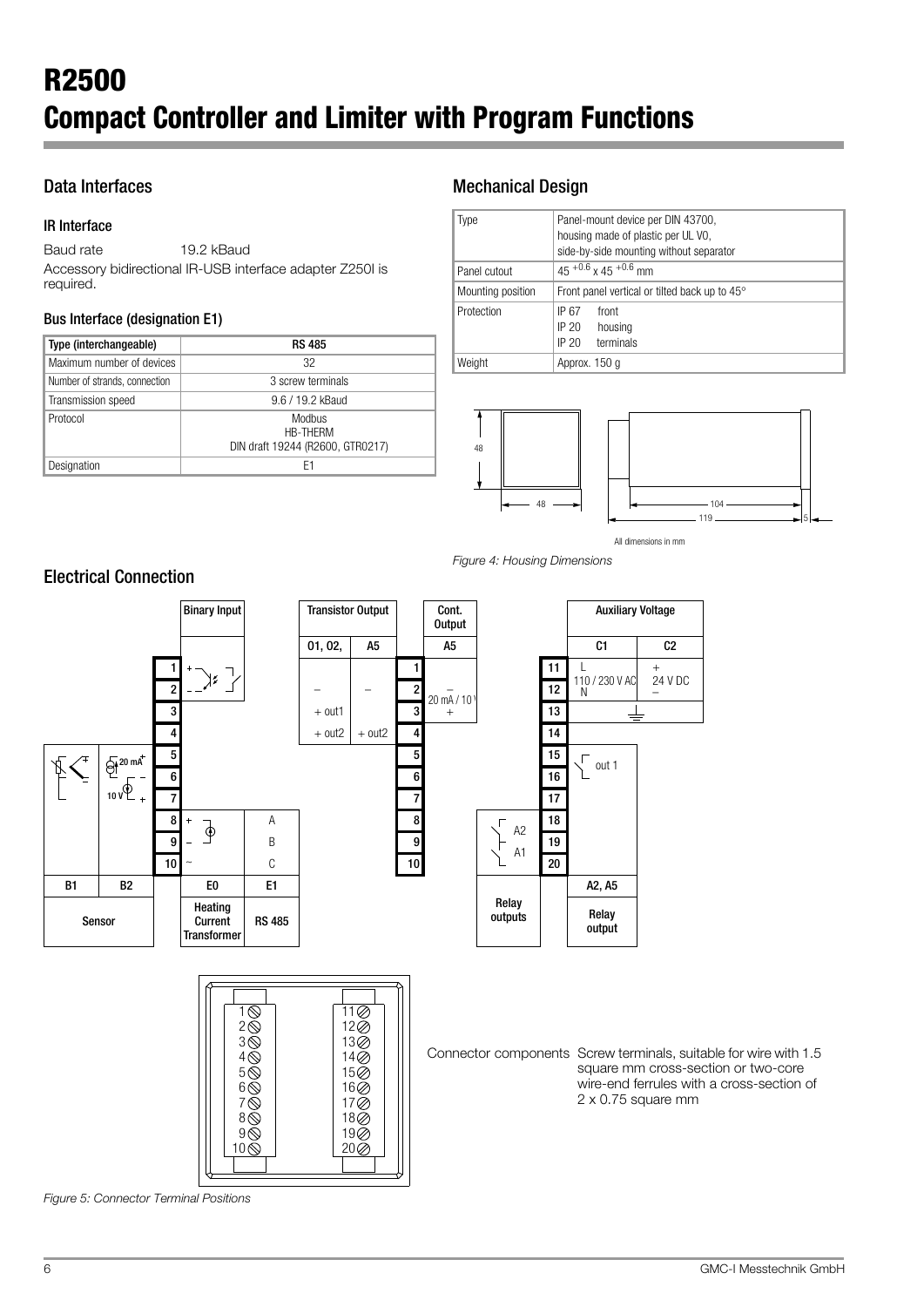# Included

- Controller as ordered depending upon designation
- 2 mounting components
- Operating instructions, language according to designation

# Order Information

The following applies for the selection of order features: Only *one* designation beginning with any given capital letter may be selected. If the capital letter is followed by zeros only, the designation need not be entered.

| Characteristic                                                                                                                                                                                        |           |                           |                |                                     | Designation    |
|-------------------------------------------------------------------------------------------------------------------------------------------------------------------------------------------------------|-----------|---------------------------|----------------|-------------------------------------|----------------|
| Compact controller, 48 x 48 mm, IP 67, with self-tuning, proxy setpoint and 2 alarms,<br>hot-runner functions, data logger, alarm history, infrared interface for configuration tool and graphic tool |           |                           |                |                                     | R2500          |
| <b>Controller type</b>                                                                                                                                                                                |           |                           |                | <b>Outputs</b>                      |                |
| Two-step, three-step controller, step-action controller                                                                                                                                               |           |                           |                | 2 transistor, 2 relay               | A <sub>1</sub> |
| Two-step, three-step controller, step-action controller                                                                                                                                               |           |                           |                | 2 transistor, 3 relay               | A <sub>2</sub> |
| Continuous, split range controller, Discontinuous-action controller                                                                                                                                   |           |                           |                | 1 continuous, 1 transistor, 3 relay | A <sub>5</sub> |
| <b>Measuring ranges</b>                                                                                                                                                                               |           |                           |                |                                     |                |
| Configurable measurement input                                                                                                                                                                        |           |                           |                |                                     |                |
| Thermocouple                                                                                                                                                                                          | Type J, L | 0900 °C/                  | 32  1652 °F    |                                     |                |
|                                                                                                                                                                                                       | Type K, N | 01300 °C/                 | 32  2372 °F    |                                     |                |
|                                                                                                                                                                                                       | Type R, S | 01750 °C/                 | 32  3182 °F    |                                     |                |
|                                                                                                                                                                                                       | Type B    | 01800 °C/                 | 32  3272 °F    | (accuracy specified as of 600 °C)   |                |
|                                                                                                                                                                                                       | Type C    | 02300 °C/                 | 32  4172 °F    |                                     | <b>B1</b>      |
|                                                                                                                                                                                                       | Type E    | 0700 °C/                  | 32  1292 °F    |                                     |                |
|                                                                                                                                                                                                       | Type T    | 0400 °C/                  | 32  752 °F     |                                     |                |
|                                                                                                                                                                                                       | Type U    | 0 600 °C/                 | 32  1112 °F    |                                     |                |
| Resistance thermometer                                                                                                                                                                                | Pt100     | $-200 600 °C/$            | $-328$ 1112 °F |                                     |                |
|                                                                                                                                                                                                       | Ni100     | $-50250 °C/$              | $-58$ 482 °F   |                                     |                |
| Measurement input:configurable standard signal                                                                                                                                                        |           |                           |                |                                     | B <sub>2</sub> |
|                                                                                                                                                                                                       |           | $0/2$ 10 V or $0/4$ 20 mA |                |                                     |                |
| Auxiliary voltage                                                                                                                                                                                     |           |                           |                |                                     |                |
| 85 V  265 V AC, 48 Hz  62 Hz                                                                                                                                                                          |           |                           |                |                                     | C <sub>1</sub> |
| 20 to 30 V DC                                                                                                                                                                                         |           |                           |                |                                     | C <sub>2</sub> |
| <b>Extras</b>                                                                                                                                                                                         |           |                           |                |                                     |                |
| <b>Heating Current Monitoring</b>                                                                                                                                                                     |           |                           |                |                                     | E <sub>0</sub> |
| RS 485 data interface                                                                                                                                                                                 |           |                           |                |                                     | E <sub>1</sub> |
| Configuration                                                                                                                                                                                         |           |                           |                |                                     |                |
| Default settings                                                                                                                                                                                      |           |                           |                |                                     | K <sub>0</sub> |
| Configured per customer requirements                                                                                                                                                                  |           |                           |                |                                     | K <sub>9</sub> |
| <b>Operating Instructions</b>                                                                                                                                                                         |           |                           |                |                                     |                |
| German                                                                                                                                                                                                |           |                           |                |                                     | L <sub>0</sub> |
| English                                                                                                                                                                                               |           |                           |                |                                     | L1             |
| Italian                                                                                                                                                                                               |           |                           |                |                                     | $\sqrt{2}$     |
| French                                                                                                                                                                                                |           |                           |                |                                     | L <sub>3</sub> |
| None                                                                                                                                                                                                  |           |                           |                |                                     | $\lfloor 4$    |